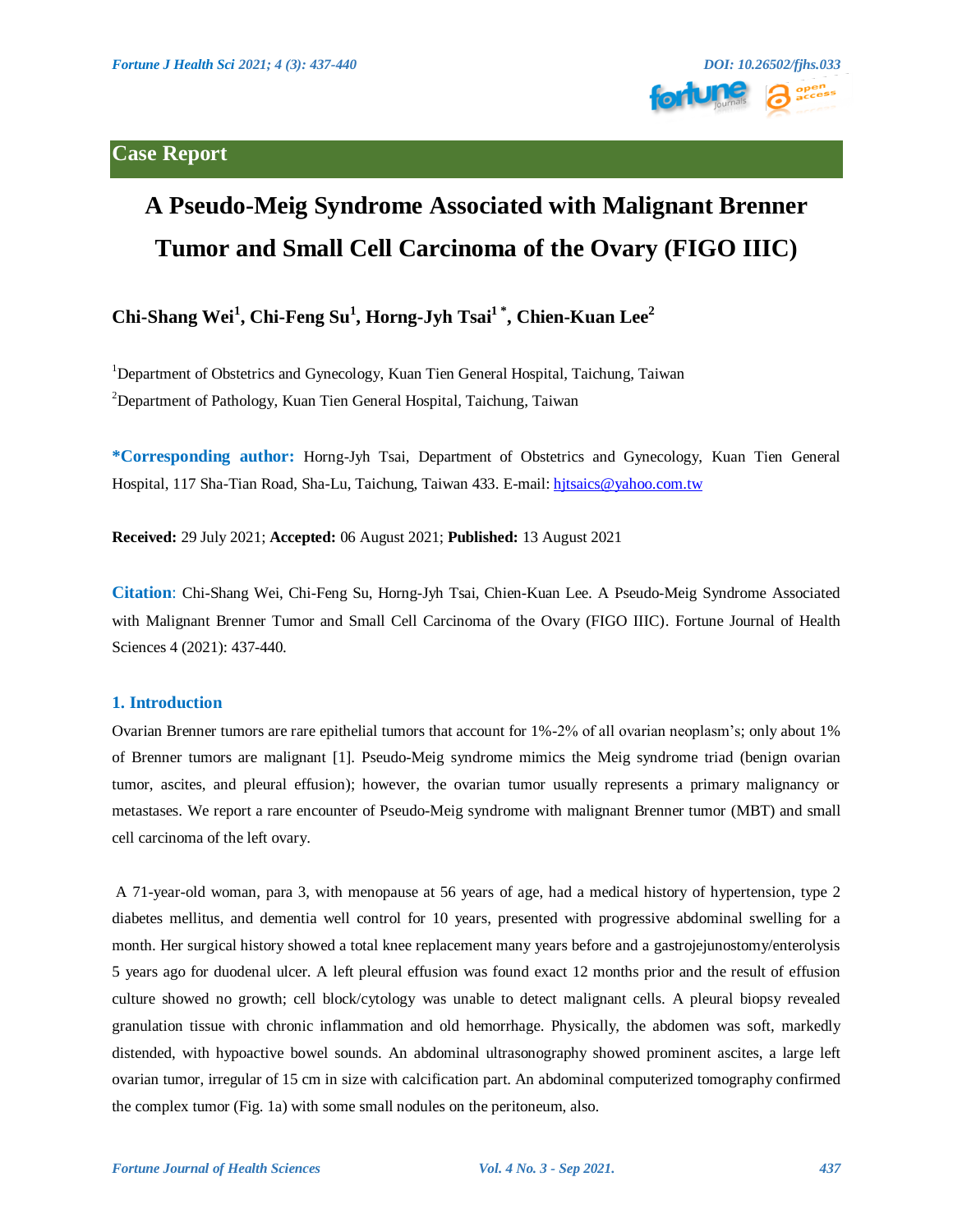

**Figure** 1(a): An abdominal computerized tomography showing a complex tumor of left ovary, most solid, with calcification part

Tumor markers of CA19-9 at 170.7 U/mL and CA-125 at 358 U/mL were reported. She underwent cancer staging/debulking; ascites of 4800 mL was removed. Pathological diagnosis showed ruptured left ovarian tumor, weighing 524 gm; malignant Brenner tumor 95% and small cell carcinoma component 5% (Fig. 1b,c);



**Figure 1(b):** Microscopically, malignant Brenner tumor (95%) (H&E 400X)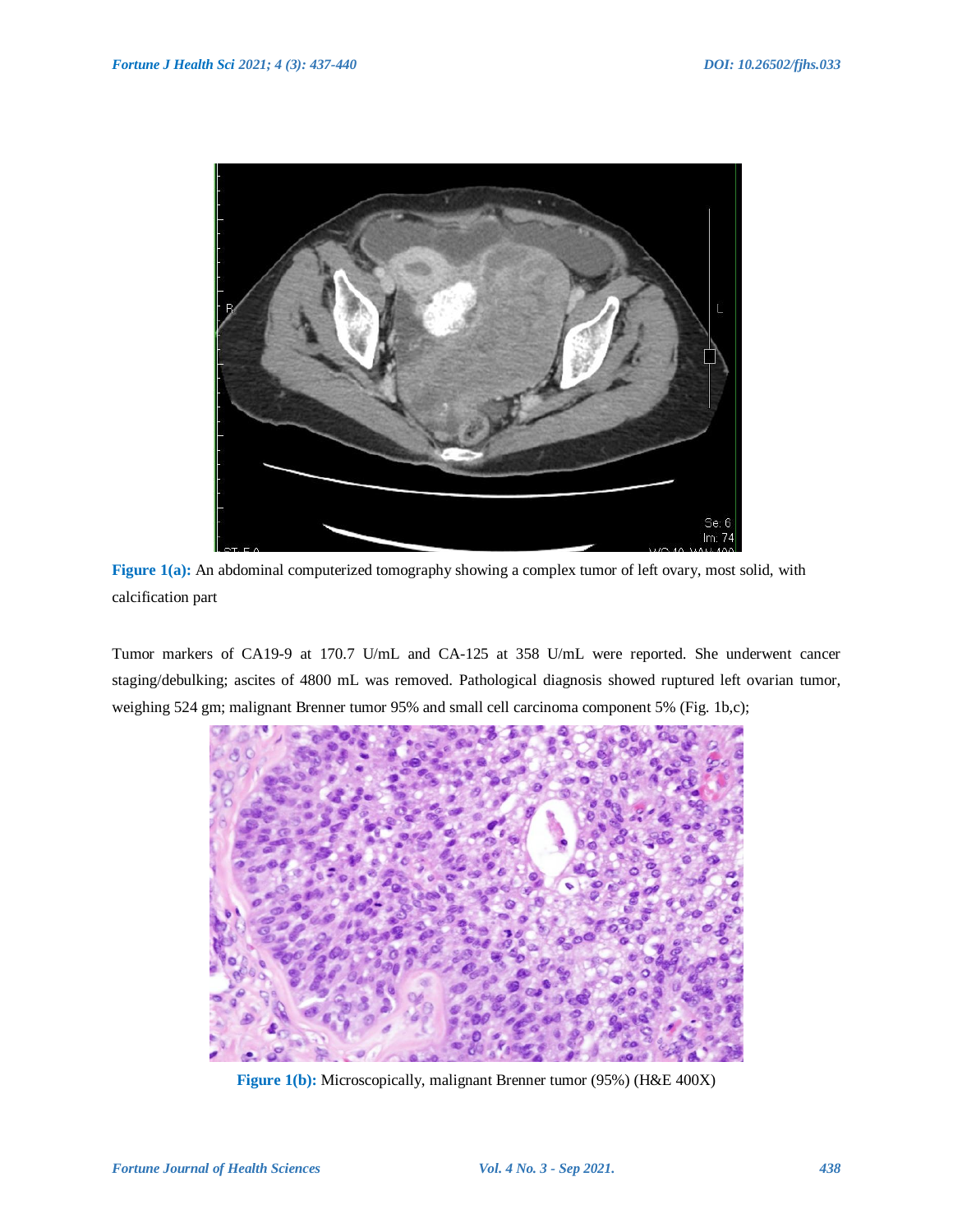

**Figure 1(c):** Microscopically, small cell component (5%) (H&E 400X)

Metastatic small cell carcinoma in right fallopian tube, uterine serosa and retroperitoneum ; (FIGO IIIC). The MBT shows immunopositivity for GATA-3 (focal) and p63, negative for PAX-8. Shared decision making offered, we agreed on symptomatic treatment, and she died 3 months later.

In a population-based study of MBT, between 1988 and 2012 from the National Cancer Institute Surveillance and Epidemiology End Results database, 207 patients were identified [2]. Median patient age was 65 years; the majority presented with unilateral, high grade tumors with a median size of 10 cm. Stage I, II, III and IV disease was noted for 55.4%, 14.4%, 18%, and 12.2% respectively. Only 5.1% had positive lymph nodes for metastatic disease; the authors concluded that lymphadenectomy was not associated with an improved five-year disease-specific survival (p=0.2) [2]. Of 13 cases of MBT at Selçuk University, Turkey, from 2004 to 2010, the median age was 55.69 years; the mean size of the tumors was 9.19 cm [3]. A total of 10 patients of MBT were found between 1991 and 2013 at Asan Medical Center, Korea. The median age was 55.5; the median size of the tumors was 10.5 cm [4]. Another 10 cases between 1999 and 2018 at University of North Carolina showed median age was 64; the median tumor stage IIa/IIb; 7 patients with adjuvant chemotherapy, and median progression-free survival of 37 months [5]. Therefore, clinical stages of patients of MBT when detected vary, and are closely related to the prognosis, the same as with other malignancies.

## **2. Authors Conflicts:**

The authors declare no conflicts of interest.